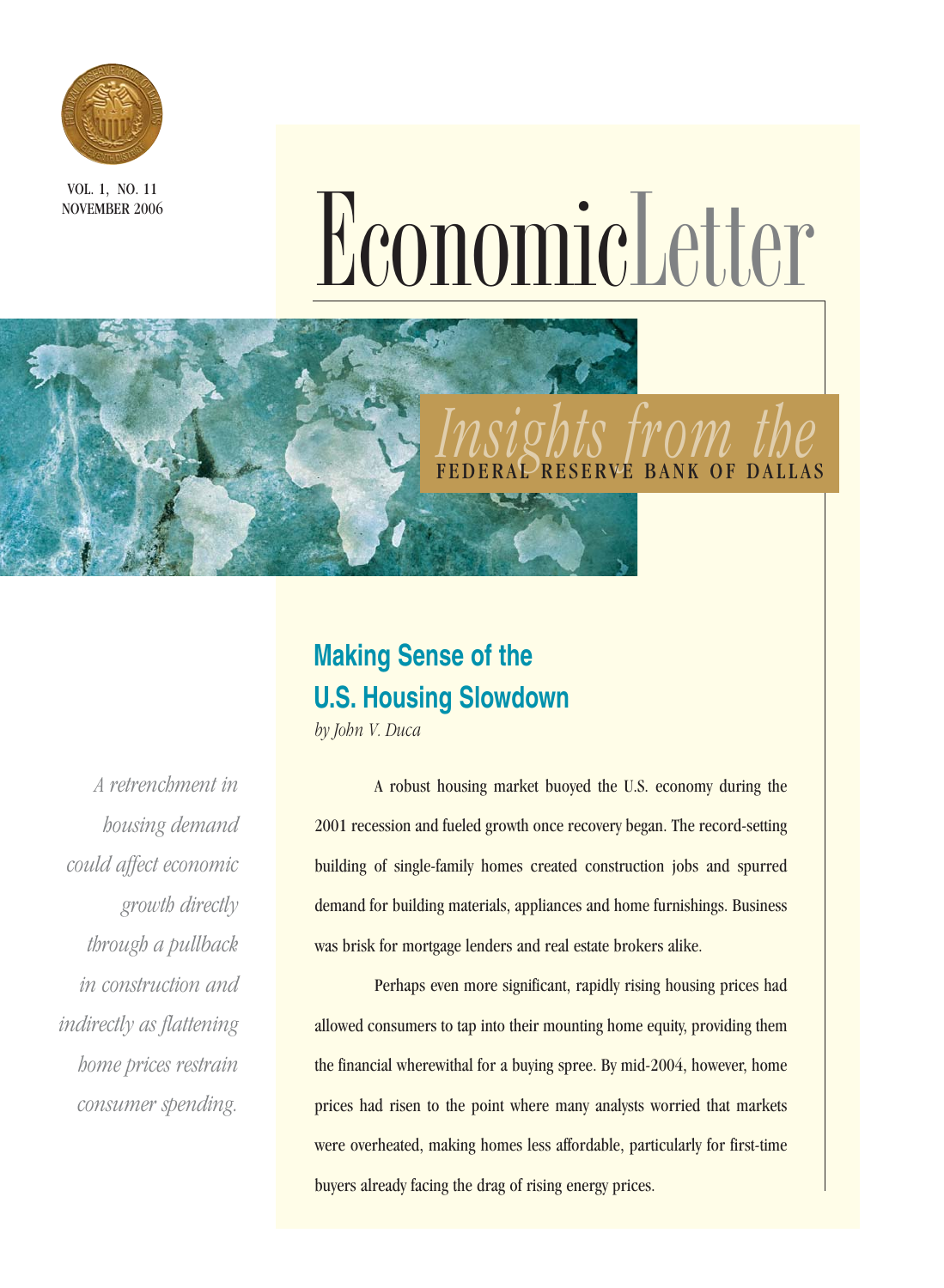## Chart 1A **U.S. Home Sales Slow from High Levels**



## Chart 1B **Falling Permits Point to Slowing Home Construction**



NOTES: Data are seasonally adjusted, annualized rates; contract values are chained, 2000. Shaded areas denote recessions. SOURCES: Census Bureau; Bureau of Economic Analysis.

## Chart 1C **Home-Price Appreciation Slowing Sharply**



Today, signs of a housing market slowdown are unmistakable. New and existing home sales have been declining since mid-2005, although they remain high by historical standards (*Chart 1A*). Building activity has begun to cool a bit, while single-family housing permits have fallen 34 percent from their peak, settling back to pre-2002 levels (*Chart 1B*). The building permits data suggest further declines in single-family construction are likely, given the usual six to eight months it takes to complete a home.

Housing prices are rising more slowly—perhaps even beginning to decline outright. In the second quarter, the Office of Federal Housing Enterprise Oversight's measure of home price appreciation registered its biggest year-over-year slowdown since recordkeeping began in 1975. Even so, home-price gains remain solidly positive at 10.1 percent by this measure, which partly controls for changes in home quality by tracking only prices from repeat sales (*Chart 1C*).

More recent data, however, suggest further deceleration in prices. Median existing home prices dipped 1.2 percent in the third quarter from year-earlier levels—the first year-overyear decline since 1993 and the largest drop since the series began in 1969 (s*ee Chart 1C*). The decline contrasts with the 14.7 percent increase posted a year earlier. New-home price-appreciation rates have also turned down, posting a year-over-year decline of 2.4 percent in the third quarter, the largest drop since the early 1990s.

For the U.S. economy, slower building activity and softer prices raise the specter of reversing—at least in part—the gains in housing starts posted between 2001 and 2005. A retrenchment in housing demand could affect growth directly by depressing construction and indirectly as flattening home prices restrain consumer spending.<sup>1</sup>

Although homebuilding declines are steep, the direct effect on the economy is likely to be less dramatic because residential construction, includ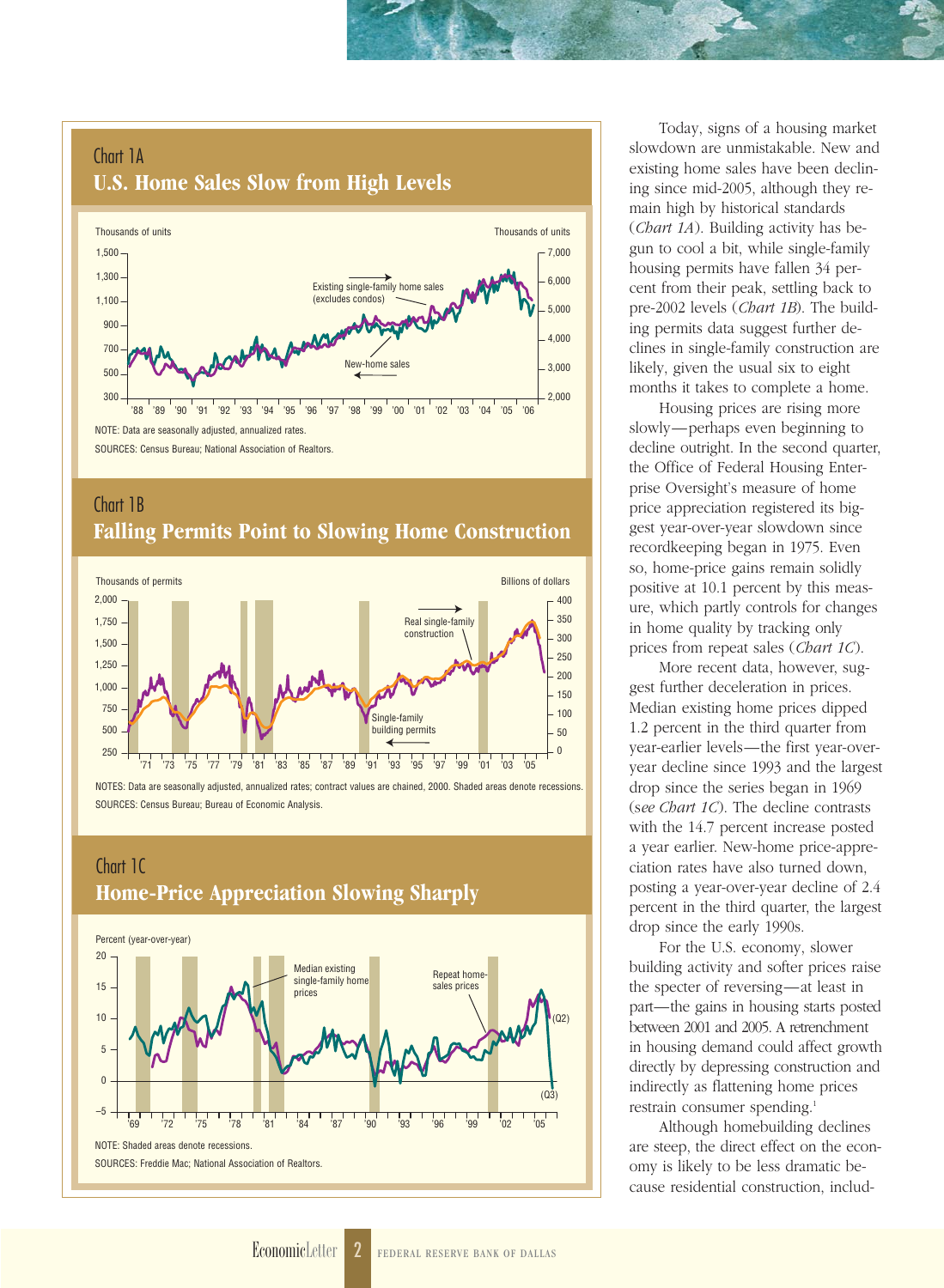ing multifamily units, accounts for just 6 percent of GDP. Even so, homebuilding can significantly affect economic growth. Residential construction added about 0.5 percentage point to GDP growth in 2004 and 2005 but subtracted 1.1 percentage points in third quarter 2006. Many forecasters project further, but smaller, negative impacts on GDP growth through most of 2007.

The indirect effects of a housing slowdown could be larger than the direct effects if the deceleration in home prices leads to slower growth in consumption, the largest component of GDP. The risk of a consumption slowdown is one reason policymakers are monitoring housing prices and home-equity withdrawals.

#### **The Consumption Connection**

Housing's link to consumption occurs largely through changes in wealth driven by home prices. In general, higher asset prices encourage spending by increasing the lifetime resources of income and wealth households can consume. Of the types of household wealth subject to large price movements, the most important are stock investments and housing.

The Federal Reserve's flow of funds data provide a useful prism through which to view recent years' trends in wealth. At the turn of this century, the value of stocks eclipsed housing. From 2000 to 2005, U.S. households' real estate assets grew by \$9.1 trillion, while a decline in equity prices reduced their stock wealth by \$2.5 trillion. Today the two categories make up roughly the same percentage of households' net wealth (*Chart 2)*. Studies show that historically a \$100 rise in housing wealth leads to about a \$6 rise in long-run consumption, one and one-half times the \$4 gain that would result from the same increase in stock wealth.2

Why is housing's wealth effect stronger than the stock market's? The answer depends on how long-lasting asset-price changes are viewed, the distribution of particular forms of

wealth and the liquidity of an asset the ease and cost at which households can sell or borrow against its value.

First, home prices are less volatile than stock values, so consumers are more likely to consider gains in housing wealth as more permanent.

Second, there are large differences in the distribution of these asset holdings. Stock ownership is very concentrated among high-income households, whose consumption is less sensitive than moderate-income families' to changes in wealth.<sup>3</sup> Homeownership, meanwhile, is spread more evenly. Although stock ownership has doubled since the early 1970s to roughly 50 percent of households today, homeownership rates are still higher, at 68 percent. While many households own stock, the amounts are small relative to housing wealth for most homeowners. Even before the collapse of technology stocks in 2000 and the recent runup of housing prices, only 5 percent of households had a higher share of net wealth in stocks than in housing.4

Third, whereas the volatility and distributional differences between stock and housing wealth imply a larger effect of housing wealth on consumption, the differences in liquidity enhance the relative effect of stock wealth. Foremost is the smaller transaction cost of selling stocks compared with selling a home. This helps account for the nearly 100 percent turnover of New York Stock Exchange listings in a typical year, while the annual turnover of homes in stable neighborhoods is usually 3 to 5 percent. In addition, the low transactions costs of stocks have made them readily available to borrow against, whether from a brokerage account or, more commonly, a retirement plan.

Nevertheless, some facets of housing enhance its relative accessibility. When tapping financial wealth, consumers face capital gains taxes and early withdrawal penalties from retirement accounts. Housing wealth, by contrast, receives more favorable tax treatment. Furthermore, several developments have enhanced housing's liquidity and thereby boosted the impact on consumption of housing wealth relative to that of stock wealth.

These developments are likely re-

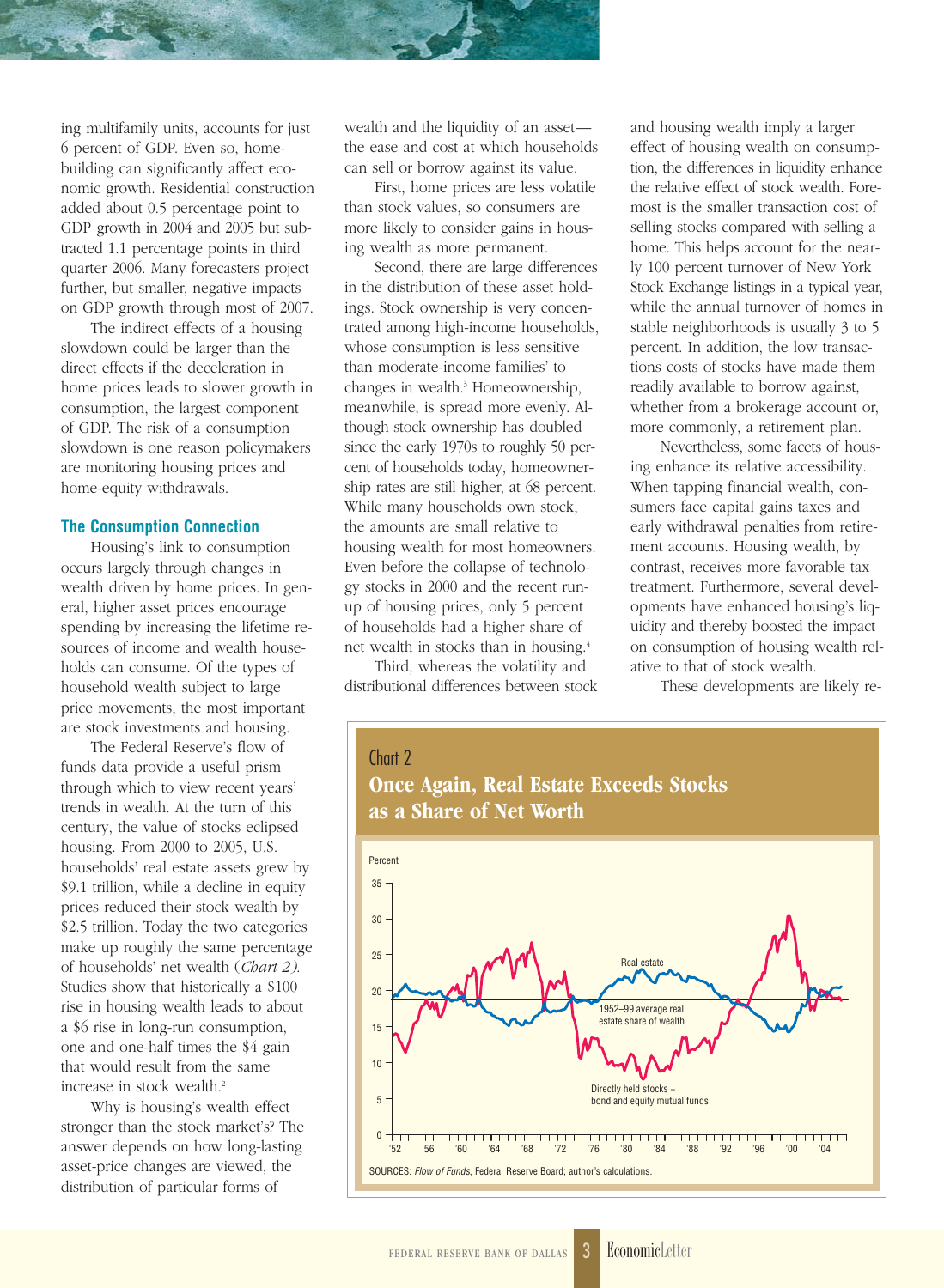lated to the low U.S. personal saving rate of recent years. It turned negative in early 2006, when households' spending exceeded disposable income. Conventional estimates of the wealth effect cannot fully account for why Americans are consuming more and saving less. Increased liquidity of home equity may provide an answer.

#### **Fueling Consumption**

We can think of the overall impact of home prices on consumption as the combination of two parts—the traditional wealth effect and the relatively new and growing phenomenon of mortgage equity withdrawal (MEW). In recent years, U.S. households have been extracting housing wealth through home-equity loans, cash-out mortgage refinancings or by not fully rolling over capital gains from sales into down payments on subsequent home purchases. Because home-equity loans and mortgages are collateralized, they usually carry lower interest rates than unsecured loans; thus, homeowners can borrow more cheaply. Also, by making housing wealth more accessible, financial innovations have opened new avenues for families to act more quickly on their consumption preferences.<sup>5</sup>

Consistent with a growing liquidity, or MEW effect, some new studies have found wealth effects are now greater than earlier research suggested. One estimates that a \$100 rise in housing wealth leads to a \$9 increase in spending. Another finds that increases in housing wealth generate three times the spending from stockprice gains.<sup>6</sup> Neither study, however, directly examines whether housing wealth has a greater impact on consumption today because of the greater ease of accessing home equity.

Together, higher home values and financial innovations have enabled homeowners to more easily tap housing wealth. Mortgage equity withdrawals have risen sharply recently relative to income, whether measured using the comprehensive approach of Greenspan and Kennedy,<sup>7</sup> whose data extend back to 1990, or a cruder definition based on the flow of funds accounts. The two series tend to move together, but the latter approach, which

## Chart 3 **Mortgage Equity Withdrawals Increasingly Sensitive to Housing Inflation**



tracks the difference between increases in mortgage debt and households' home investments, covers a longer period.

By this measure, MEW as a share of labor and transfer income has become more sensitive to swings in home-price appreciation, aided by the lower cost and greater ease of cashout mortgage refinancings. In 2005, MEW jumped to a record 5 percent of income, but it slowed sharply in the second quarter, when home-price appreciation decelerated (*Chart 3*).

As homeowners took money out of their homes, consumption rose as a share of GDP (*Chart 4*). Conventional theories of wealth and consumption, which tend to ignore credit and liquidity constraints, treat home-equity withdrawals merely as manifestations of a modest wealth effect. They cannot account for the unusually high consumption levels of the first half of this decade. This high consumption may not be sustainable if homeowners' wealth declines or increases less rapidly. Even if home-price appreciation slows to the low single digits, MEW is likely to fall sharply, perhaps by as much as 5 percentage points of income.

The limited U.S. econometric evidence indicates that the strong pace of MEW may have boosted annual consumption growth by 1 to 3 percentage points in the first half of the present decade.8 This implies that a slowing of home-price appreciation into the low single digits might shave 1 to 2 percentage points off consumption growth and 0.75 to 1.5 percentage points from GDP growth for a few years.

While these estimates provide an idea of housing's potential economic impact, considerable uncertainty exists about how much a slowdown in MEW might restrain consumption growth. Key issues include how much home-price appreciation might slow, how much the deceleration would affect MEW and how much a slowdown in MEW would restrain consumer spending.

**Housing Price Uncertainties.** Although the recent slowdown in home prices has been dramatic, it's still un-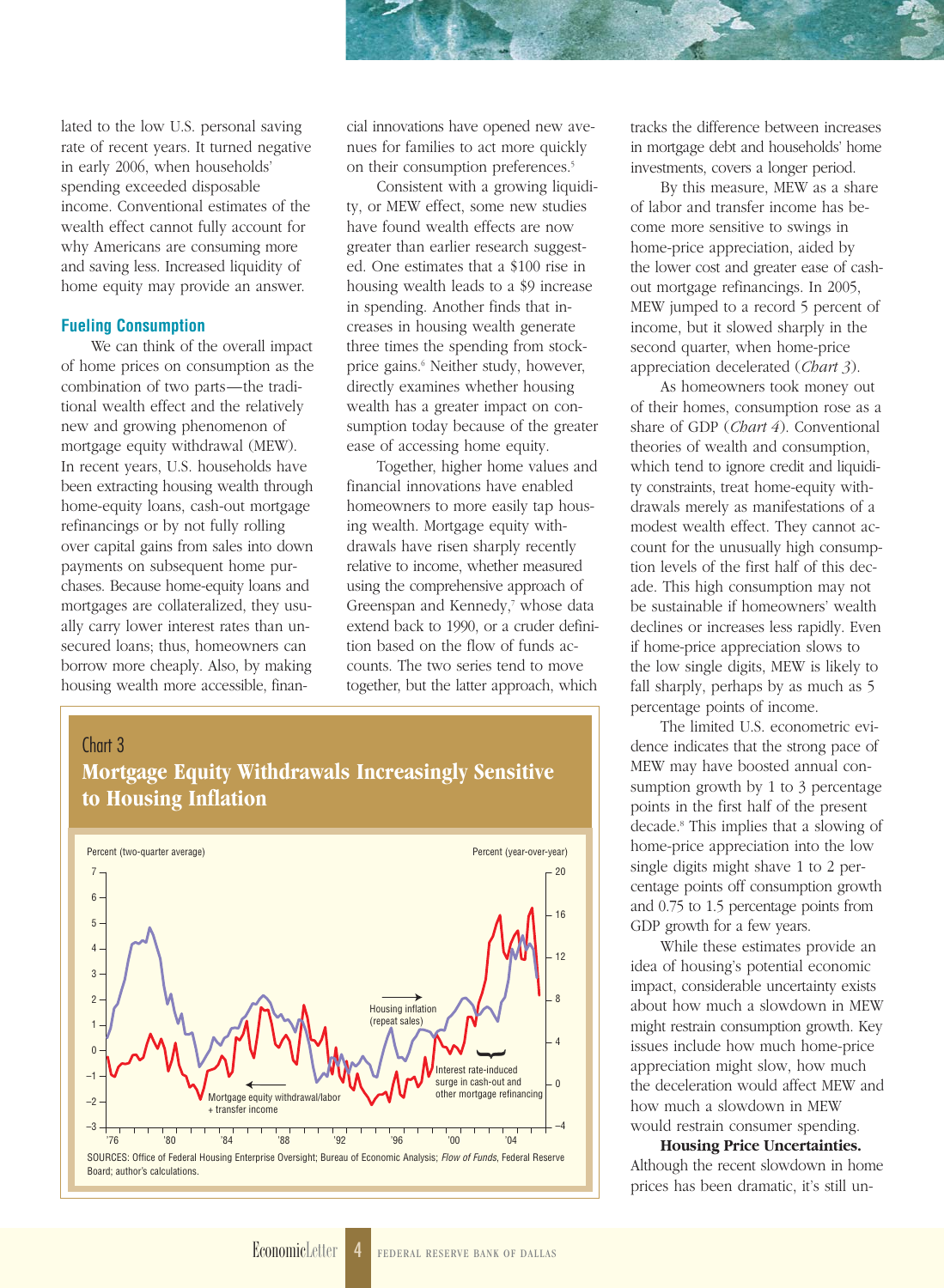



clear how much housing-price appreciation will decelerate from the fast pace of 2004–05. Analysts disagree about the extent to which U.S. home prices have been overvalued. A recent study by Moody's Economy.com maintains that more than 100 of the nation's 379 metropolitan areas, representing nearly half the value of U.S. housing stock, have a significant probability of seeing price declines by the fall of 2007. On the other hand, a Brookings Institution paper argues that there wasn't a bubble in U.S. home prices in 2005.<sup>9</sup>

In part, the disparate conclusions may reflect changes in supply and demand.10 Traditional yardsticks may overstate any degree of overvaluation if land supply conditions have become more restrictive over time, especially in coastal areas, and if financial innovations have permanently boosted housing demand.11 And differences persist over which price measures to use, as well as whether home prices should be judged, along with the user cost of housing, relative to households' incomes or costs of renting.<sup>12</sup>

Several other factors may influence home prices. The apparent greater

role of speculation over the past few years, for example, may increase the likelihood of price declines. Owner– occupiers directly benefit from living in a home; they also incur moving costs that speculators don't. As a result, owner–occupiers are probably more resistant to selling at a lower price than outside investors, who have a greater incentive to sell quickly when prospects for gains diminish.

Finally, mortgage rates remain low. The impact of monetary policy on housing demand appears to have loosened in recent years, with increases in the federal funds rate not acting as quickly or forcefully on mortgage costs (*see box,"Interest Rates, Mortgages and the Housing Market"* ).

**Mortgage Equity Withdrawal Uncertainties.** The link between MEW and home prices is uncertain because it has changed much. The connection strengthened after homeequity loans received favorable tax treatment in 1986. More recently, tapping home equity has been made easier by newer mortgage products, such as cash-out financing, and declining transaction costs.

The motive for cash-out refinancing can arise from a desire to shift wealth out of housing, but it also may reflect the desire to lower interest payments. As a result, mortgage equity withdrawals have become more sensitive to interest rate declines. The 2003 MEW surge, for example, was linked less to a run-up in home prices and more to 30-year fixed rates falling to the lowest levels in decades (*see Chart 3*).

**Consumption Uncertainties.** The connection between MEW and consumption is more a medium-term than a short-run phenomenon, and it probably has evolved.13 One reason is that the factors affecting MEW also indirectly impact consumption. They may cause households to alter how much of MEW they devote to consumer spending, debt reduction, home improvements or other investments.

Given these uncertainties, predicting how much a slowing housing market will affect consumption is difficult. This warrants monitoring of home prices, MEW and underlying consumption trends. We also might learn from the experience of other countries, especially the United Kingdom.

#### **Lessons from Great Britain**

Mortgage equity withdrawals have been large in several other countries, primarily those with well-developed mortgage markets, high homeownership rates and solid property rights. These include the U.K., which saw a large swing in MEW activity in the early 1990s, as well as Australia and New Zealand, where MEW activity has been linked to consumer spending.<sup>14</sup>

Long-run studies of the U.K. show that MEW boosted consumption growth during the home-price upswing of the late 1980s, but spending fell back when MEW declined along with home prices in the early 1990s.<sup>15</sup> The U.K.'s estimated housing wealth coefficient is notably larger than that in the U.S. prior to 2000. Nevertheless, recent Bank of England research stresses that the links between home prices and consumer spending aren't automatic. Rather, they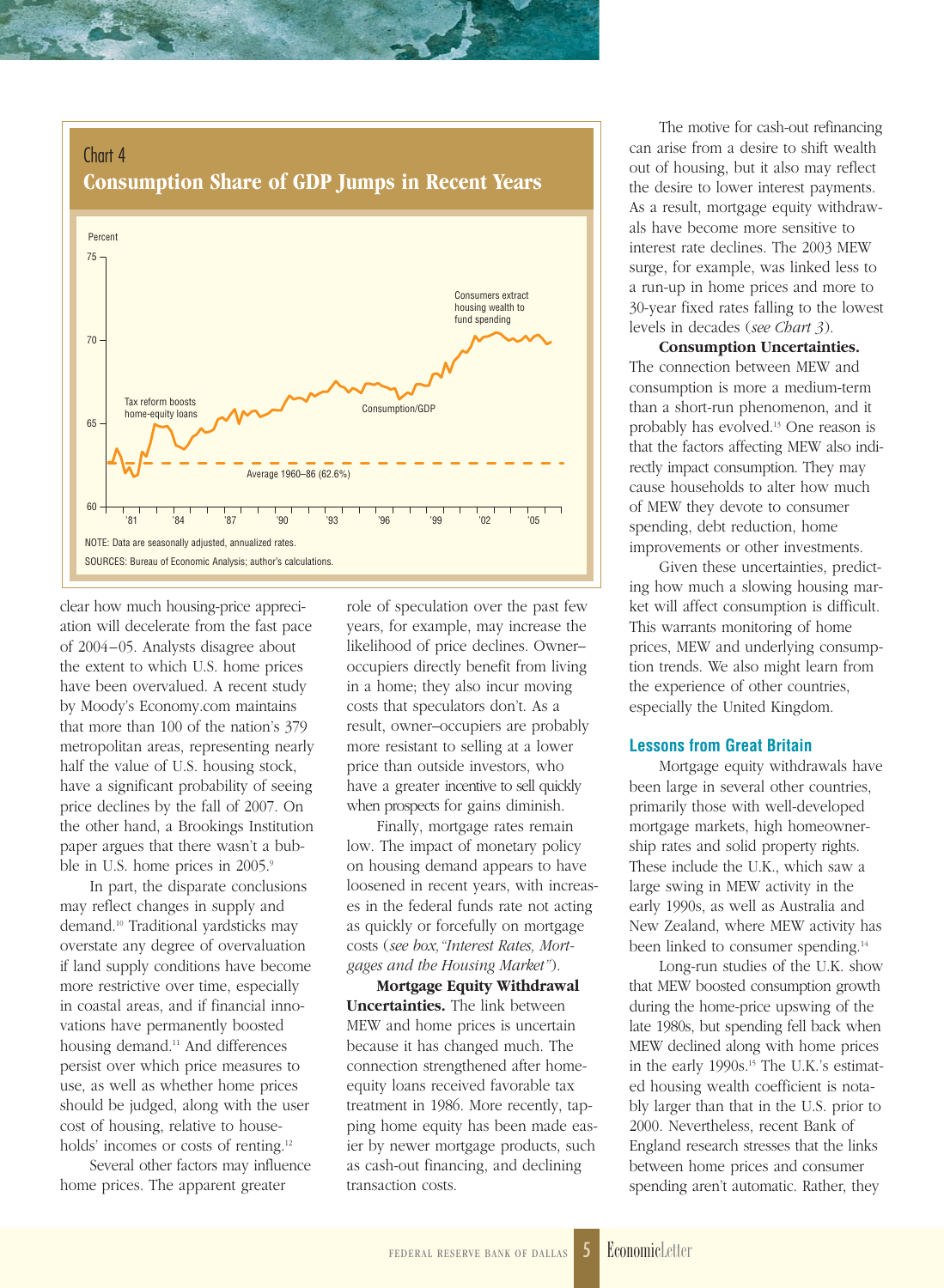### **Interest Rates, Mortgages and the Housing Market**

Favorable trends in long-term interest rates were a key factor in the housing market's strength up until the summer of 2005. In the most recent interest rate cycle, federal funds rate increases didn't push up market rates for mortgages and other long-term debt as much as in past cycles—a phenomenon former Federal Reserve Board Chairman Alan Greenspan described as a "bond market conundrum" in 2005.

Although it's difficult to pinpoint the reasons for this new behavior, economists have offered two plausible, but not mutually exclusive, explanations one largely domestic, one largely global. $^{\rm 1}$  On the domestic side, a long period of relative price stability has led investors to see the Federal Reserve as more committed than in the past to keeping inflation low over the long run. As a result, markets no longer view federal funds rate increases as signs that inflation will be rising, and such increases don't push up longer-term bond rates as much.

Globalization has meant that longterm U.S. interest rates are increasingly affected by the supply and demand for debt in major economies, as well as by the success of foreign central banks in keeping longer-term inflation expectations in check. In a world of more open financial markets, foreign demand for U.S. bonds helps keep long-term interest rates from rising as much as they did in the past.

The changing interest rate patterns have important implications for housing. Although the Fed began raising the federal funds rate in June 2004, mortgage rates didn't begin to increase noticeably until the summer of 2005 (see chart). As a result, the housing market didn't cool in 2004. Instead, building activity and price gains continued for more than a year before they began slowing in the fall of 2005. Freddie Mac data show price appreciation running at a 10 percent rate in the second quarter of 2004. The additional year of persistently low mortgage rates helped propel appreciation to its cyclical peak of 13.9 percent in the second quarter of 2005.

<sup>1</sup> "Globalization's Effect on Interest Rates and the Yield Curve," by Tao Wu, Federal Reserve Bank of Dallas Economic Letter, vol. 1, September 2006.



#### arise from financial innovation and the optimizing behavior of households that extract home equity for several possible uses, not just consumption.16

The U.K. research also notes that the connection between consumption and housing wealth, which reflects the combination of traditional wealth and MEW effects, became weaker as home prices soared this decade. The recent upswing in U.K. interest rates was much smaller than the one in the 1980s, leading to less marked slowing of homeprice appreciation. Nevertheless, a wealth effect helped slow consumption growth in 2005.

One plausible explanation for the less powerful home-price effects today is that U.K. households were chastened by earlier experience and earmarked less MEW for consumption than in the 1980s. Although home prices and homeequity extraction jumped sharply in the late 1980s, both fell after short-term interest rates rose. Because most U.K. mortgages carry adjustable rates, the 7.5 percentage point upswing in shortterm rates between May 1988 and October 1989 made housing unaffordable not only for new buyers but also for many existing homeowners, a half million of whom lost their dwellings.<sup>17</sup>

Several factors may limit the relevance of recent British experience to the U.S. First, the two nations' housingprice histories differ. Unlike the U.K. in the early 1990s, the U.S. hasn't experienced a notable nationwide drop in home prices since perhaps the late 1960s.18 This difference suggests that Americans might adjust their spending in reaction to home price movements more than British households.

Second, the Bank of England didn't tighten as much as the Federal Reserve did in the early years of this decade. The Fed pushed up its policy rate 4.25 percentage points, considerably more than the Bank of England's 1.25 percentage points. As a result, interest rates on adjustable-rate mortgages rose more in the U.S. than in the U.K.

Third, use of adjustable-rate mortgages is roughly twice as high in the

# **Fed Tightening Notably Affects Mortgage Rates**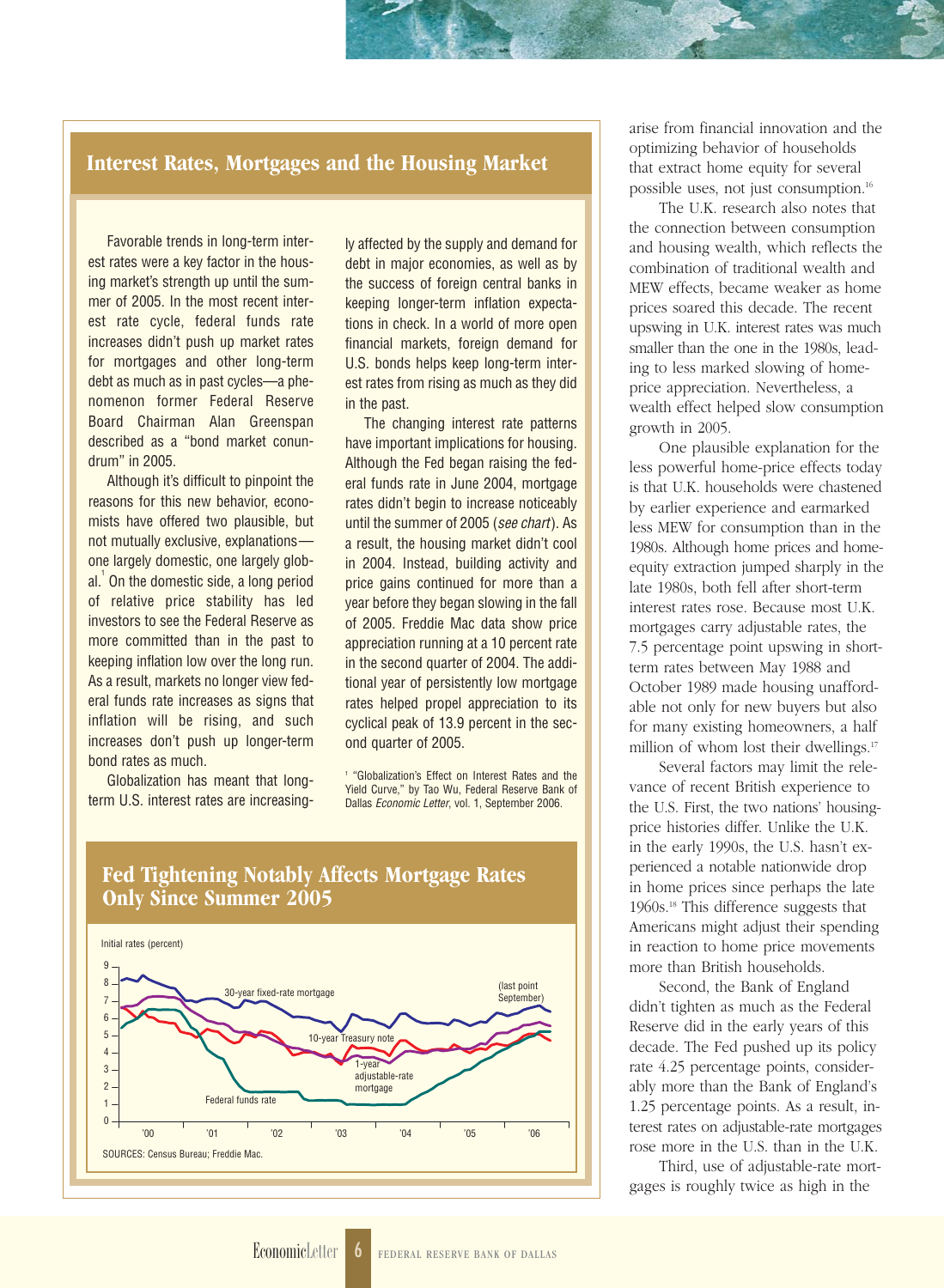U.K., making British housing demand more sensitive to short-term interest rates. U.S. homebuyers, however, have increasingly used mortgages with negative amortization, multiple mortgages on the same property and interest-only mortgages (*Chart 5*).

Higher home prices have been correlated with mortgage innovations that boost housing demand by increasing loan availability.19 Similar mortgage liberalization hasn't occurred as much recently in the U.K. as in the U.S. If a sustained easing of U.S. mortgage practices has taken place, long-run U.S. housing demand probably has risen. On the other hand, if new mortgage practices lead to greater-than-expected loan-quality problems, there could be a pullback in mortgage availability and, thereby, in U.S. housing demand.

Fourth, home-supply conditions are more flexible in the U.S., where cost-of-living differences could induce migration from high-cost coastal metros to less expensive areas. This suggests high home prices may not be as sustainable in the U.S. as in the U.K., where tighter supplies of building lots and fewer opportunities to migrate within the country limit downward pressures on home prices.

Finally, a financial market boom in London has helped support British home prices in recent years.<sup>20</sup>

Because these factors have opposing relative effects, it's hard to tell whether housing demand has downshifted more strongly in the U.S. than in the U.K. The housing market uncertainties also make it more difficult to gauge the effects on consumption.

#### **A Need for Close Monitoring**

The homebuilding retrenchment probably will continue to restrain U.S. economic growth in the near term, while slower home-price appreciation or outright price declines will likely mean less stimulus to consumer spending. It remains to be seen, however, how much housing prices will affect consumer spending beyond the impact of the traditional housing wealth effects.

#### Chart 5

# **Rising Use of Multiple, Interest-Only and Negative Amortization Mortgages in the U.S.**



Two factors make the relationship between housing prices and consumption difficult to predict. First, traditional yardsticks may overstate the extent to which home prices are overvalued because of tighter land supplies than in the past. At the same time, demand for housing may have shifted upward due to easier mortgage availability, increased desire to live in coastal areas and "star" cities, and increased liquidity of housing wealth. In addition, house-price dynamics may have changed because of abnormally high investor activity in recent years.

Second, forecasting the impact of slower mortgage equity withdrawal on consumer spending is difficult, especially because the U.S. experience is so short. The U.K. offers a longer perspective, but its relevance may be limited because of British households' prior experience with a major housing bust. In addition, the recent rise of U.K. home prices appears to have been accompanied by a smaller shift to risky mortgage practices than in the U.S.

As these uncertainties play out,

analysts and policymakers will need to monitor the impact of slower home-price appreciation on U.S. consumption. It's important to remember that recent declines in housing activity have been from high and unsustainable levels to more normal ones, marking the unwinding of some earlier speculation. A beneficial side effect may be that income could catch up with prices, making homes more affordable.

From a longer-term view, the slowing of homebuilding and consumption frees up resources for business investment crucial to the productivity growth that fuels long-term gains in living standards. Finally, the impact of housing should be viewed alongside developments in other economic sectors to accurately assess inflationary pressures and aggregate demand over the short and medium runs.

*Duca is a vice president and senior economist in the Research Department of the Federal Reserve Bank of Dallas.*